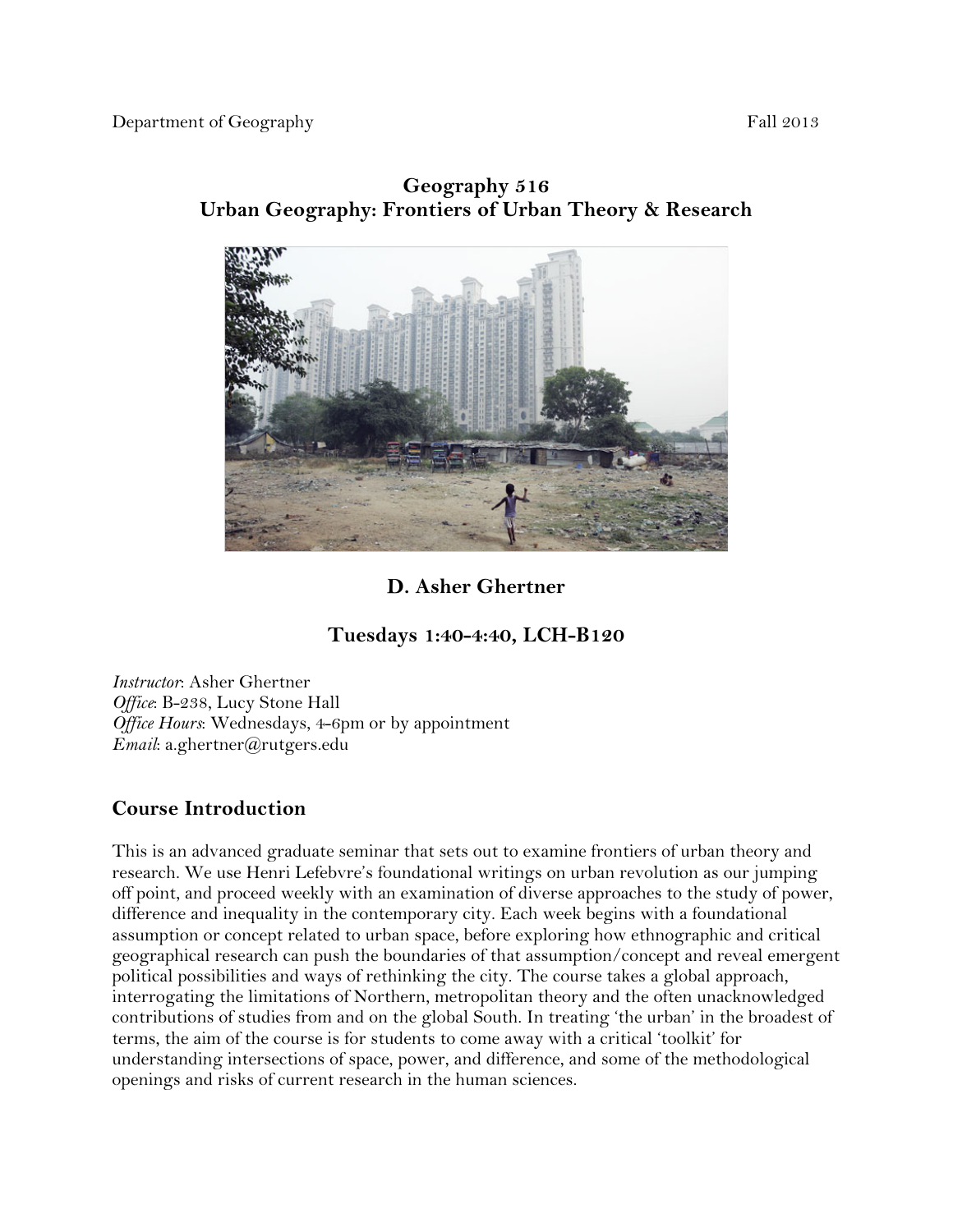# **Requirements**

This course will be run as a reading-intensive seminar. Each week we will systematically discuss the argument, method and implications of the texts; present our ideas and questions to each other; and generally learn from the diverse backgrounds and perspectives we all bring. Accordingly, it is imperative that everyone comes fully prepared to participate.

Each student will be expected to undertake the following:

(i) To prepare a short one page **critical commentary** on each week's readings and to post this on the Sakai forum for that week by the Monday evening (no later than 8 pm) prior to the Tuesday class.

(ii) To **lead/chair class discussion**, which involves a short (5-10 minute) presentation of the key theoretical and conceptual issues in the readings pertaining to that week. I will circulate a sign-up sheet during week 1 for you to choose the week(s) you'd like to present. This will often be done in groups of two, and you will likely have the opportunity to present more than once in the semester.

## **Course paper**

The main assignment for this course is a  $\sim$  20 page paper that deploys concepts from the course to an issue, debate, theme, or phenomenon of your choosing. The purpose of the term essay is to demonstrate that you can leverage theoretical insights from the seminar to make an intellectually rigorous argument around an empirical or philosophical problem of your choosing.

### **Assessment**

Students will be assessed according to the following scheme:

| Critical commentaries & presentations | $35\%$  |
|---------------------------------------|---------|
| Classroom participation               | $20\%$  |
| Course Paper                          | $4.5\%$ |
| Total                                 | 100%    |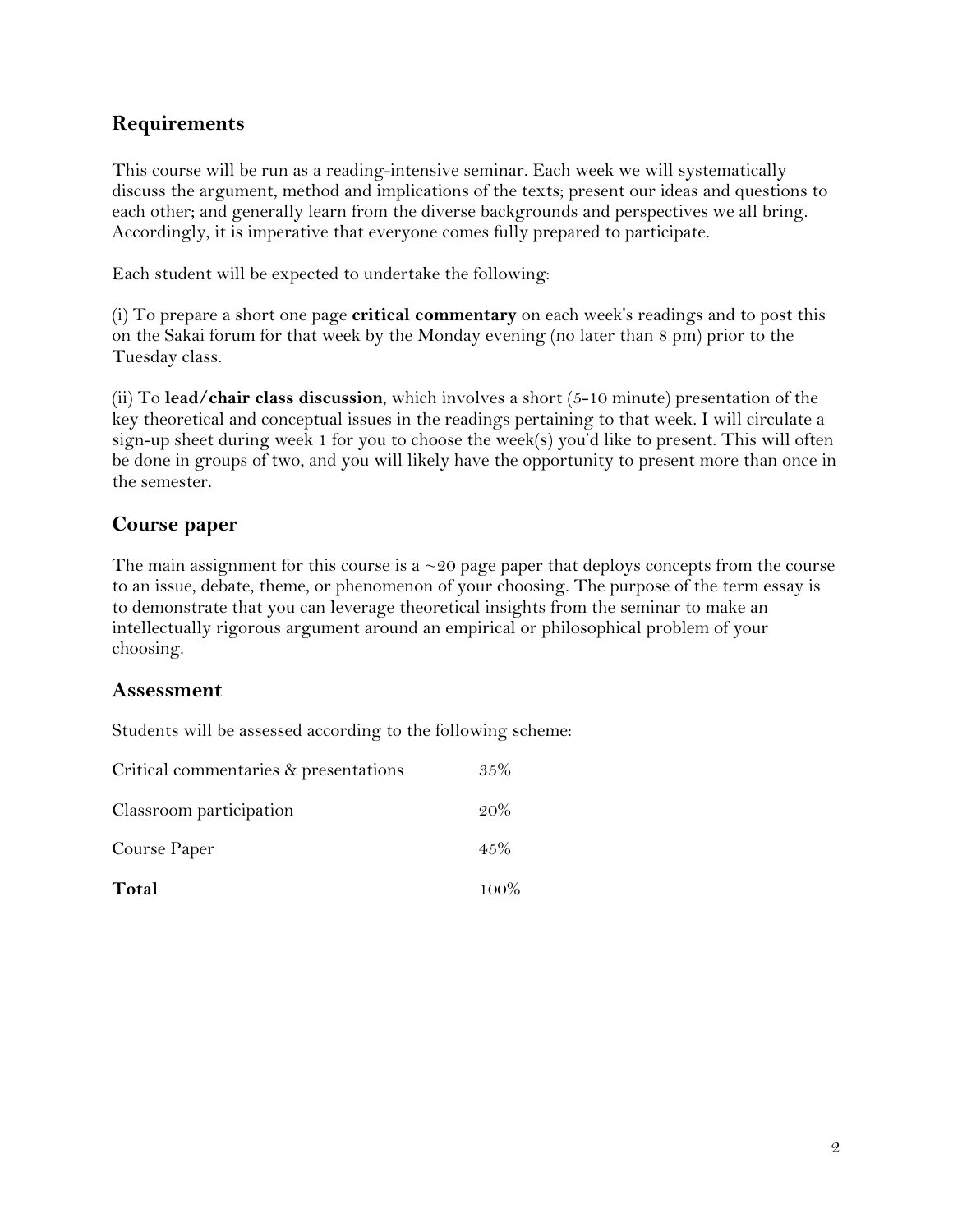## **Readings**

Required course texts:

- Harvey, David. 2012. *Rebel Cities: From the Right to the City to the Urban Revolution.* New York: Verso.
- Holston, James. 2008. *Insurgent Citizenship: Disjunctions of Democracy and Modernity in Brazil*. Princeton University Press.
- Goldstein, Daniel. 2004. *The Spectacular City: Violence and Performance in Urban Bolivia*. Duke University Press.

Weizman, Eyal. 2007. *Hollow Land: Israel's Architecture of Occupation*. London: Verso.

Hsing You-Tien. 2010. *The Great Urban Transformation: Politics of Land and Property in China*. Oxford University Press.

All additional readings will be posted on the course website on Sakai or placed on reserve in the Alexander Library.

# **Seminar Outline**

### **Week 1 (September 3rd) – Introduction**

#### **Background readings:**

Amin, Ash. 2013. "The Urban Condition: A Challenge to Social Science," *Public Culture* 25(2). Sassen, Saskia. 2010. "The City: Its Return as a Lens for Social Theory," *City, Culture and Society*, 1: 3-11.

#### **Week 2 (September 10th) - Urban revolution**

We begin this week with Henri Lefebvre's seminal theorization of the urban revolution and the various ways it has been interpreted and critiqued. Key here is the role of land/real estate as what Lefebvre calls the "secondary circuit" of capital, or what David Harvey discusses in terms of the spatial fix. We will also raise questions related to more popular political and policy dimensions of the term.

#### **Readings:**

- Smith, Neil. 2003. Forward. In Lefebvre, H., *The Urban Revolution*. Minneapolis: University of Minnesota Press, pp. vii-xxiii.
- Lefebvre, Henri. 2003. "From the City to Urban Strategy," from *The Urban Revolution*. Minneapolis: University of Minnesota Press, pp.1-22.
- Lefebvre, Henri. "Industrialization and Urbanization" and "Theses on the City, the Urban and Planning," In *Writings on Cities*. Oxford: Blackwell, pp. 65-86 & 177-184.
- Lefebvre, Henri. 1991. Chapter 1, *The Production of Space*. Oxford: Blackwell.
- Merrifield, Andy. 2002. "Henri Lefebvre: The Urban Revolution," from *Metromarxism*. London: Routledge, pp. 71-92.
- Harvey, David. 2001. "Globalization and the 'spatial fix'," *Geographische Revue* 3(2), 23-30.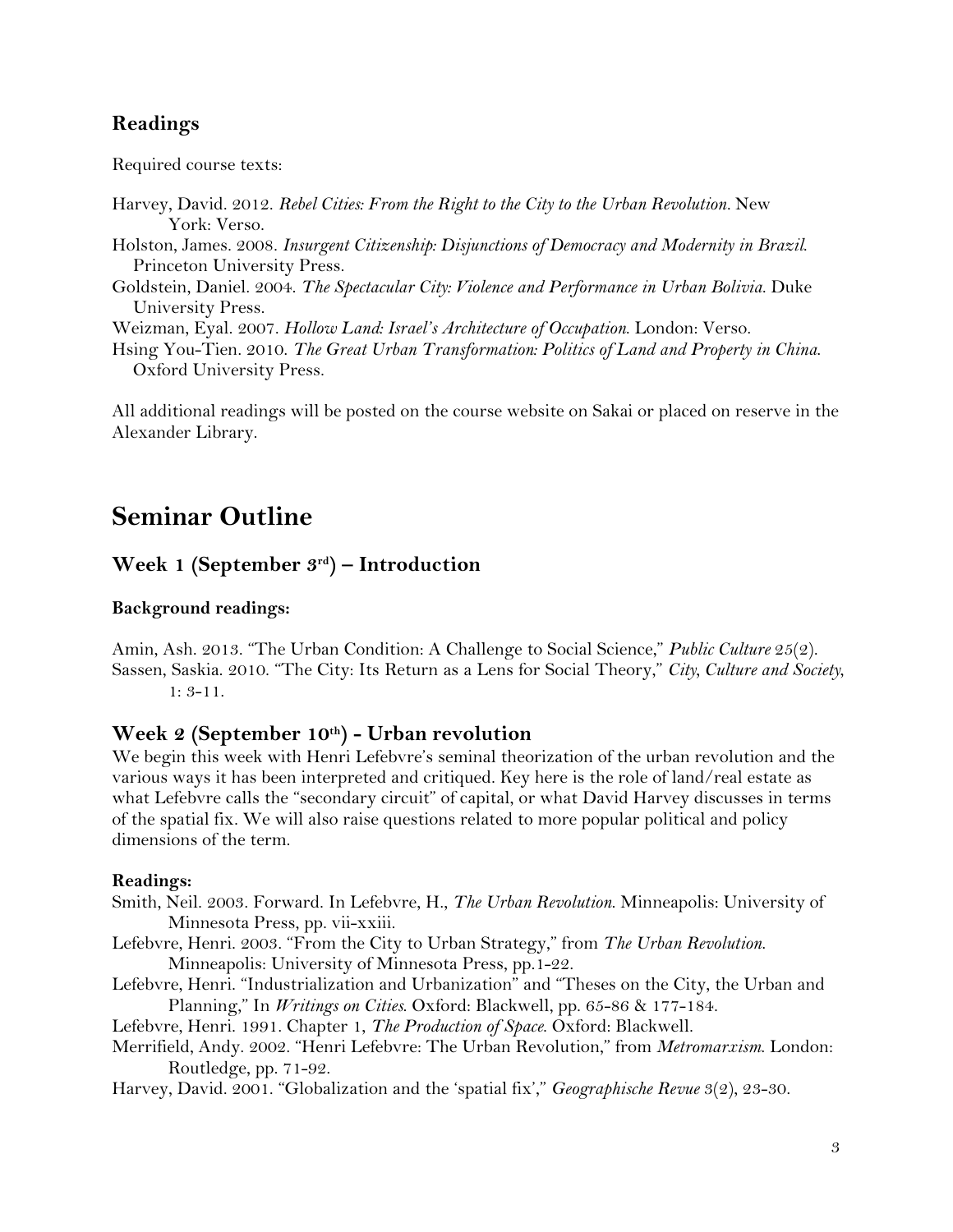### **Week 3 (September 17th) The right to the city**

This week we consider the contemporary applicability of the "right to the city" for understanding urban social movements. Henri Lefebvre, for whom "the right to the city is like a cry and a demand... for a transformed and renewed right to urban life," is our point of departure, but we also examine how other urban theorists have taken up and modified his ideas, including David Harvey's most recent book on urban protest. We will also aim to compare "the right to the city," theorized largely in terms of urban processes in the global North, with a wider range of resistance strategies from societies with different state, legal, and property regimes.

#### **Readings:**

- Lefebvre, Henri. 1996. 'The right to the city,' from *Writings on Cities*. Oxford: Blackwell, pp. 147-160.
- Harvey, David. 2012. *Rebel Cities: From the Right to the City to the Urban Revolution.* New York: Verso.
- Bayat, Asef. 2000. "From 'dangerous classes' to 'quiet rebels': Politics of the urban subaltern in the global south," *International Sociology* 15(3).
- Chatterjee, Partha. 2004. "Populations and political society," from *The Politics of the Governed.* New York: Columbia University Press, pp. 53-80.
- (optional)Benjamin, Solomon. 2008. "Occupancy urbanism: Radicalizing politics and economy beyond policy and programs," *International Journal of Urban and Regional Research 32*(3): 719-729.

### **Week 4 (September 24th) - State space**

This week's lecture begins with Lefebvre's abstract reflections on the spatial organization of the state and follows with a series of cuts into how the state space has been studied. This work shows how understanding the state not as an undifferentiated entity, but rather an arena of struggle with its own spatial organization, territorial extent, and scalar hierarchy allows for a reconceptualization of modes of political claims-making and spaces of citizenship. When we look beyond the North Atlantic (and sometimes inside it), we see that clear state-society boundaries are difficult to uphold.

#### **Readings:**

- Lefebvre, Henri. 2003. "Space and the state," in Brenner, N., Jessop, B., Jones, M. & Macleod, G. (Eds.) *State/Space: A Reader.* London: Wiley-Blackwell.
- Brenner, Neil. 2004. "The state spatial process under capitalism: A framework for analysis," in *New State Spaces.* Oxford: Oxford University Press, pp. 69-113.
- Ghertner, D. Asher 2011. "Gentrifying the state, gentrifying participation: Elite governance programs in Delhi," *International Journal of Urban and Regional Research* 35(3): 504- 532.
- Ferguson, James, & Gupta, Akhil. 2002. "Spatializing states: toward an ethnography of neoliberal governmentality," *American Ethnologist 29*(4), 981-1002.
- Anjaria, Jonathon. 2011. "Ordinary states: Everyday corruption and the politics of space in Mumbai," *American Ethnologist, 38*(1), 58-72.

Allen, John & Cochrane, Allen. 2010. "Assemblages of State Power: Topological Shifts in the Organization of Government and Politics," *Antipode, 42*(5), 1071-1089.

(optional) Swyngedouw, Eric, Moulaert, F. & Rodriguez, A. 2002. "Neoliberal urbanization in Europe: Large-scale urban development projects and the New Urban Policy," *Antipode,* 34**,** 542-577.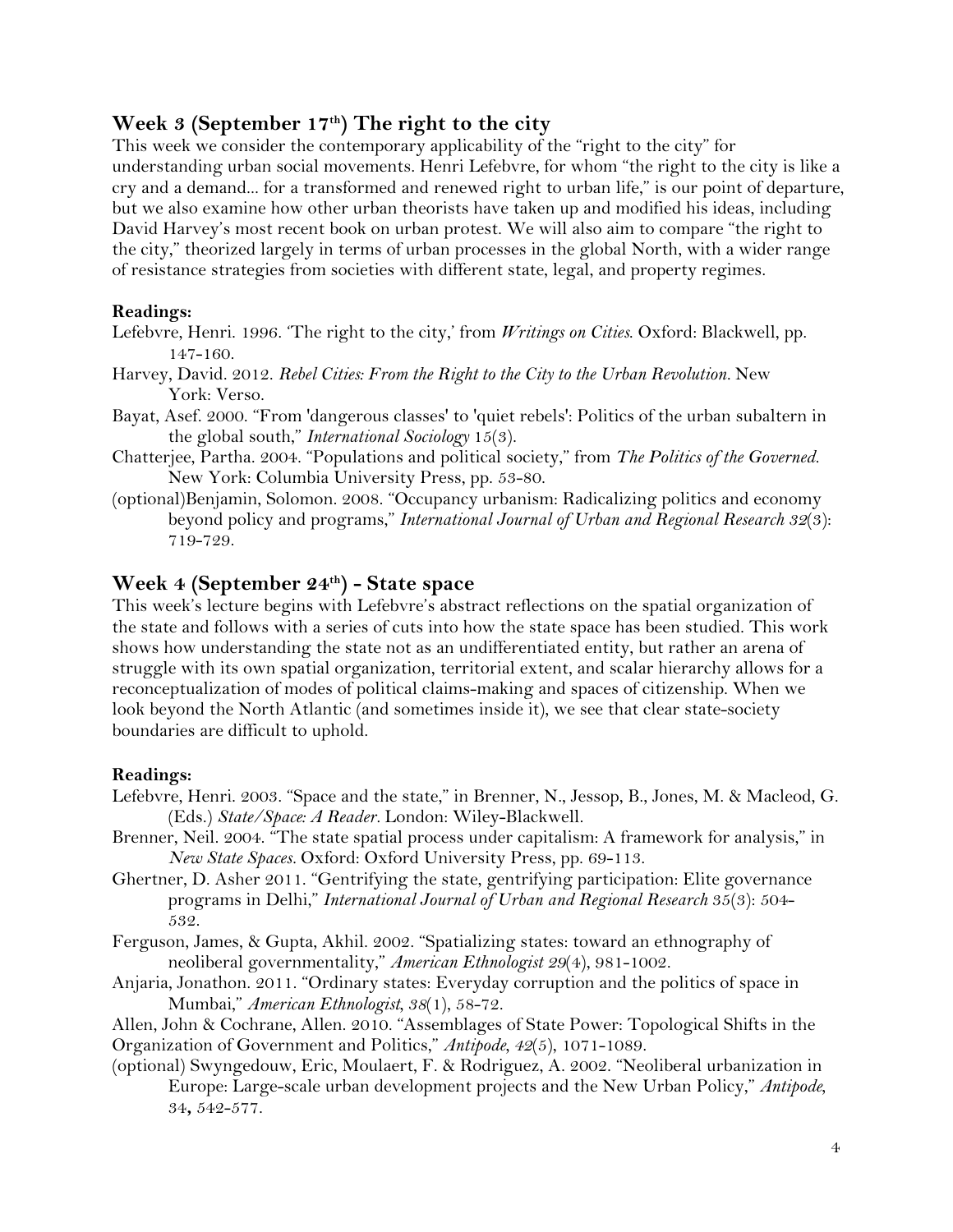## **Week 5 (October 1st) – Urban citizenship**

This week moves from the spatiality of the state to the practices of citizenship. Whereas citizenship has been studied historically as a form of political belonging linked to nation-states, recent scholarship has pushed the term, suggesting that citizenship in the 21<sup>st</sup> century is increasingly organized through metropolitan forms of struggle that, through everyday practices, empower, parody, or subvert state agendas. This urban citizenship, Holston and Das suggest, must be understood as a contested set of vulnerabilities and privileges that are assembled and performed, not given and received.

### **Readings:**

Holston, James. 2008. *Insurgent Citizenship: Disjunctions of Democracy and Modernity in Brazil*. Princeton University Press.

Das, Veena. 2011. "State, citizenship, and the urban poor," *Citizenship Studies* 15: 319-333. AlSayyad, Nezar & Roy, Ananya. 2006. "Medieval Modernity: On Citizenship and Urbanism in a Global Era," *Space and Polity* 10(1): 1-20.

## **Week 6 (October 8th) – Infrastructural politics**

This week we consider infrastructure as a technology of city building and as a key arena of urban political mobilization. How have changing models of urban service delivery, such as water privatization, shaped political struggle and neighborhood identity? How does the study of infrastructure as a socio-political system contribute to a richer understanding of how urban residents interact with, access, and know the state? What might it mean to examine the materiality of urban politics, or to treat sewers, pipes, wires, and bridges as vibrant political objects?

### **Readings:**

- Kaika, Maria and Erik Swyngedouw. 2000. "Fetishising the modern city: The phantasmagoria of urban technological networks." *International Journal of Urban and Regional Research* 24: 122-148.
- Graham, Stephen and Simon Marvin. 2001. "The Collapse of the Integrated Ideal" and "Social Landscapes of Splintering Urbanism," in *Splintering Urbanism: Networked Infrastructures, Technological Mobilities, and the Urban Condition*. Routledge, pp. 90-136 & 219-303.
- Kooy, M. and Karen Bakker. 2008. "Technologies of government: Constituting subjectivities, spaces, and infrastructures in colonial and contemporary Jakarta," *International Journal of Urban and Regional Research* 32: 375-391.
- Anand, Nikhil. 2010. "Ignoring power: Knowing leakage in Mumbai's water supply," In Anjaria, J. and C. McFarlane (eds) *Urban Navigations: Politics, Space and the City in South Asia*. New Delhi: Routledge, pp. 191-212.
- Latour, Bruno. 1992. "Where are the missing masses? The sociology of a few mundane artifacts," In W.E. Bijker and J. Law (eds) *Shaping Technology/Building Society*. Cambridge, MA: MIT Press, pp. 225-258.

### **Week 7 (October 15th) – Waste**

This week considers the dialectics of waste and value, belonging and unbelonging, beauty and filth in the contemporary city. How are wasted materials and bodies managed in the dense circulations and metabolic circuits of the urban life-world? How does the study of the city from its sewers, slums and landfills change what we understand the production of the urban to mean?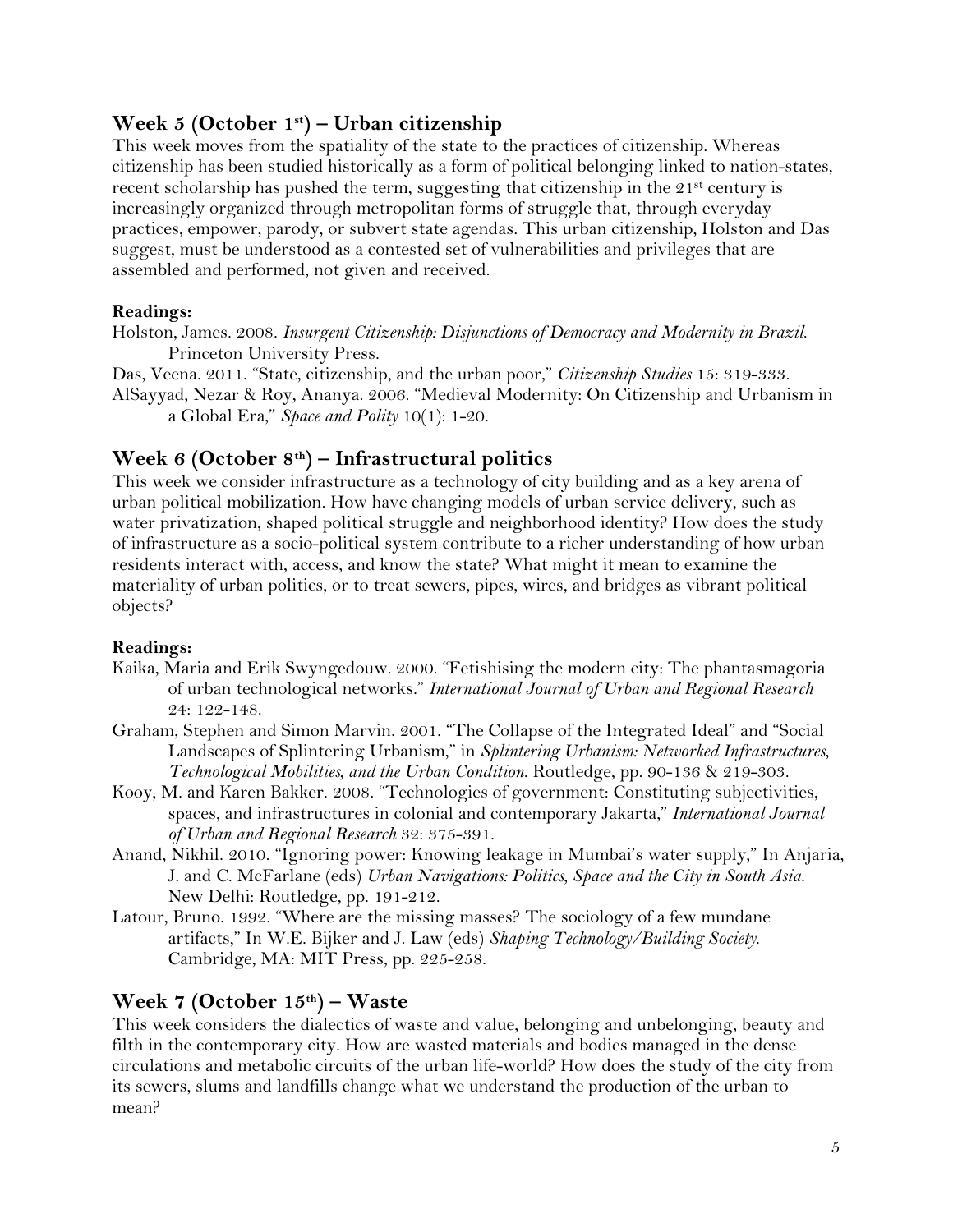#### **Readings:**

Venn, Couze. 2006. 'Rubbish, the Remnant, Etcetera,' *Theory, Culture & Society* 23 (2-3): 44-46.

- Bauman, Zygmunt. 2005. *Wasted Lives: Modernity and its Outcasts*. London: Polity Press (selections).
- Wright, Melissa. 1999. "The Dialectics of Still Life: Murder, Women, and Disposability," *Public Culture* 11: 453-474.
- Ferguson, James. 1999. "Global Disconnect: Abjection and the Aftermath of Modernism", from *Expectations of Modernity: Myth and the Meanings of Urban Life on the Zambian Copperbelt*  Berkeley: University of California Press, pp. 234-254.
- Beall, Jo. 2006. "Dealing With Dirt and the Disorder of Development: Managing Rubbish in Urban Pakistan," *Oxford Development Studies* 34(1): 81-97.
- Gidwani, Vinay. 2013. "Value struggles: Waste work and urban ecology in Delhi," In A. Rademacher and S. Sivaramakrishnan (eds) *Ecologies of Urbanism: Metropolitan Civility and Sustainability*. Hong Kong University Press, pp. 169-200.
- McFarlane, Colin. 2008. "Governing the contaminated city: Infrastructure and sanitation in colonial and postcolonial Bombay," *International Journal of Urban and Regional Research* 32(2): 415-435.

#### **Week 8 (October 22nd) – Margins and marginality**

Urban marginality was a hotly contested term in the 1970s, when Perlman famously challenged the concept with her claim that marginality was a myth. In the wake of structural adjustment programs and the neoliberal doctrine that followed, the ascendance of structural unemployment throughout the world has led marginality to return as a key sociological term (see Davis and Wacquant). How do so-called surplus or redundant populations make their presence felt in settings that no longer even pretend to have the capacity, or the will, to include them? In the absence of the promise of economic inclusion, how do the poor retain what Appadurai calls the "capacity to aspire," and with what political stakes? How do they assemble the means to overcome precarity in resource- and infrastructure-scarce environments?

#### **Readings:**

- Perlman, Janice. 1975. "Rio's Favelas and the Myth of Marginality," *Politics & Society, 5*(2): 131- 160.
- Davis, Mike. 2006. "A Surplus Humanity?" in *Planet of Slums*. London: Verso, pp. 174-198.
- (skim) Wacquant, Loic. 2010. "The Rise of Advanced Marginality," from *Urban Outcasts: A Comparative Sociology of Advanced Marginality*. London: Polity Press, pp. 229-256.
- Auyero, Javier. 1999. "This is a lot like the Bronx, isn't it? Lived experiences of marginality in an Argentine slum," *International Journal of Urban and Regional Research, 23*(1), 45-69.
- Perlman, Janice. 2004. "Marginality: From Myth to Reality in the Favelas of Rio de Janiero," In Roy, A. and N. AlSayyad (eds) *Urban Informality: Transnational Perspectives from the Middle East, Latin America, and South Asia*. Washington: Lexington Books, pp. 105-146.
- Appadurai, Arjun (2013). "The Capacity to Aspire," From *The Future as Cultural Fact*. London: Verso, pp. 179-198.
- Simone, Abdoumaliq. 2004. "People as infrastructure: Intersecting fragments in Johannesburg," *Public Culture* 16(3): 407-439.
- Butler, Judith and Athena Athanasiou. 2013. "The logic of dispossession," in *Dispossession: the Performative in the Political,* London: Polity, pp. 10-31.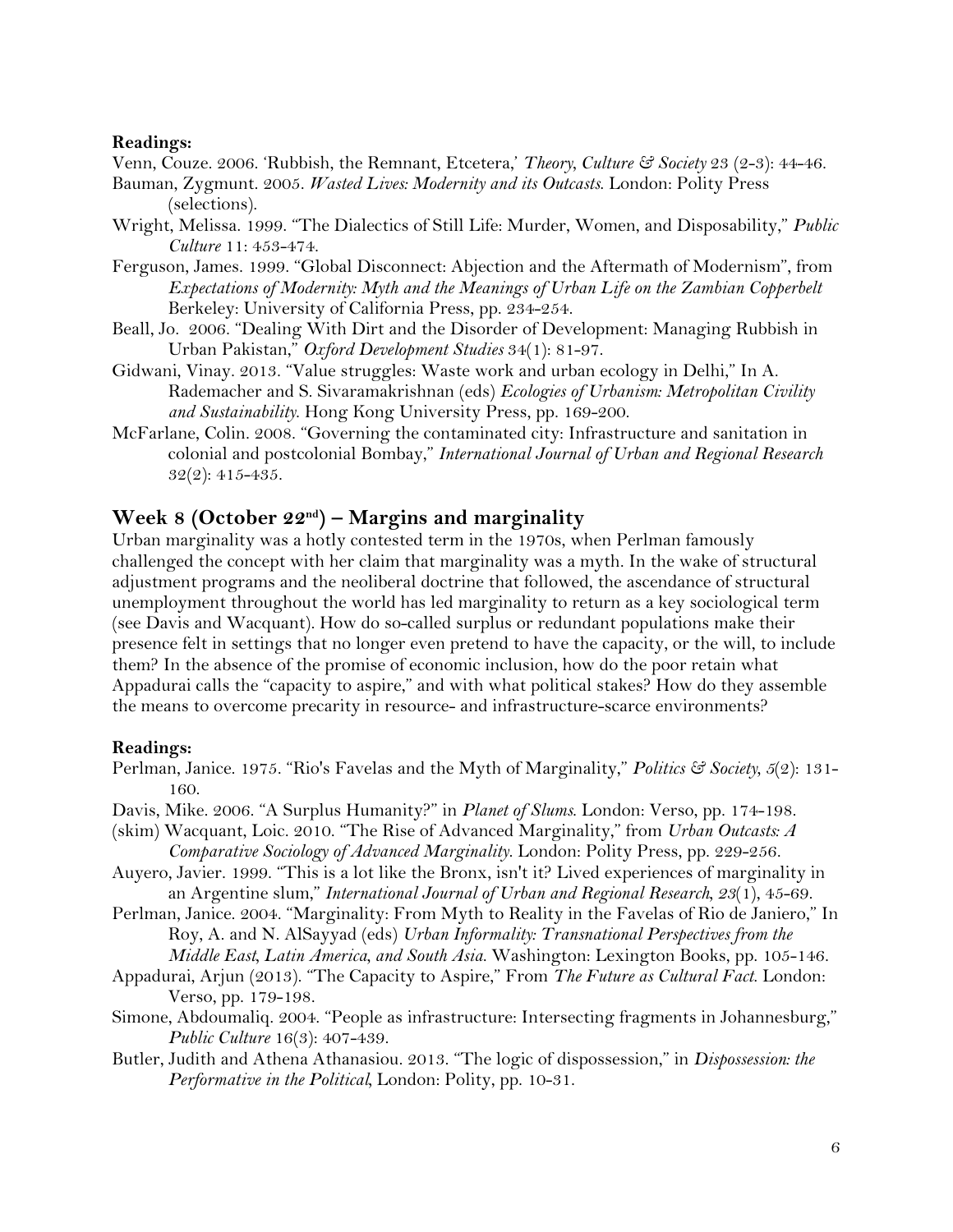### **Week 9 (October 29th) – No Class**

(Asher away for talk at the University of Chicago, but optional Thursday afternoon session to workshop paper ideas and text)

### **Week 10 (November 5th) – Violence at the margins**

Urban peripheries and frontiers have long been studied as sites of lawlessness and violence. Such violence at the margins of the law and city have been understood historically to be indications of marginal(ized) communities' search for autonomy vis-à-vis the state. This week we read a contrasting argument: Goldstein's seminal arguments about violence as a performance of political belonging and a claim to the city.

Goldstein, Daniel. 2004. *The Spectacular City: Violence and Performance in Urban Bolivia*. Duke University Press.

Butler, Judith and Athena Athanasiou. 2013. *Dispossession: The Performative in the Political*. London: Polity, (selections).

### **Week 11 (November 12th)– Disciplinary power**

This week considers the uses of architecture and planning as technologies of discipline. To what extent can Foucault's diagram of the panopticon be extended into contemporary forms of city making, and what are the gaps in disciplinary power that allow for political openings and novel forms of dissent?

#### **Readings:**

Foucault, Michel. 1975. "Panopticism" from *Discipline and Punish: The Birth of the Prison*. Vintage, pp. 195-230.

Weizman, Eyal. 2007. *Hollow Land: Israel's Architecture of Occupation*. London: Verso. Allen, Lori. 2008. "Getting by the Occupation: How Violence Became Normal during the Second Palestinian Intifada," *Cultural Anthropology* 23(3): 453-487.

## **Week 12 (November 19th) – Governing the city**

This week examines political technologies used to know, organize and manage urban territories and populations: maps, surveys, censuses, plans and the like. How do states and other authorities direct interventions into densely populated, constantly changing urban environments, without relying on the ever-present oversight and disciplinary gaze we considered last week? How do they simplify dynamic ground realities into plans, and how do they use plans, maps and other calculative instruments to direct the population towards what Foucault called "convenient ends"?

#### **Readings:**

Foucault, Michel. 2007. Lectures 1 and 4 of *Security, Territory, Population*. New York: Palgrave Macmillan.

Joyce, Patrick. 2003. "Maps, numbers and the city: Knowing the governed," From *The Rule of Freedom: Liberalism and the Modern City*. London: Verso, pp. 20-61.

Osborne, Thomas & Nikolas Rose. 1999. "Governing the city: Notes on the spatialisation of virtue," *Environment and Planning D* 17: 737-760.

Appadurai, Arjun. 2002. "Deep democracy: Urban governmentality and the horizon of politics," *Public Culture, 14*(1), 21-47.